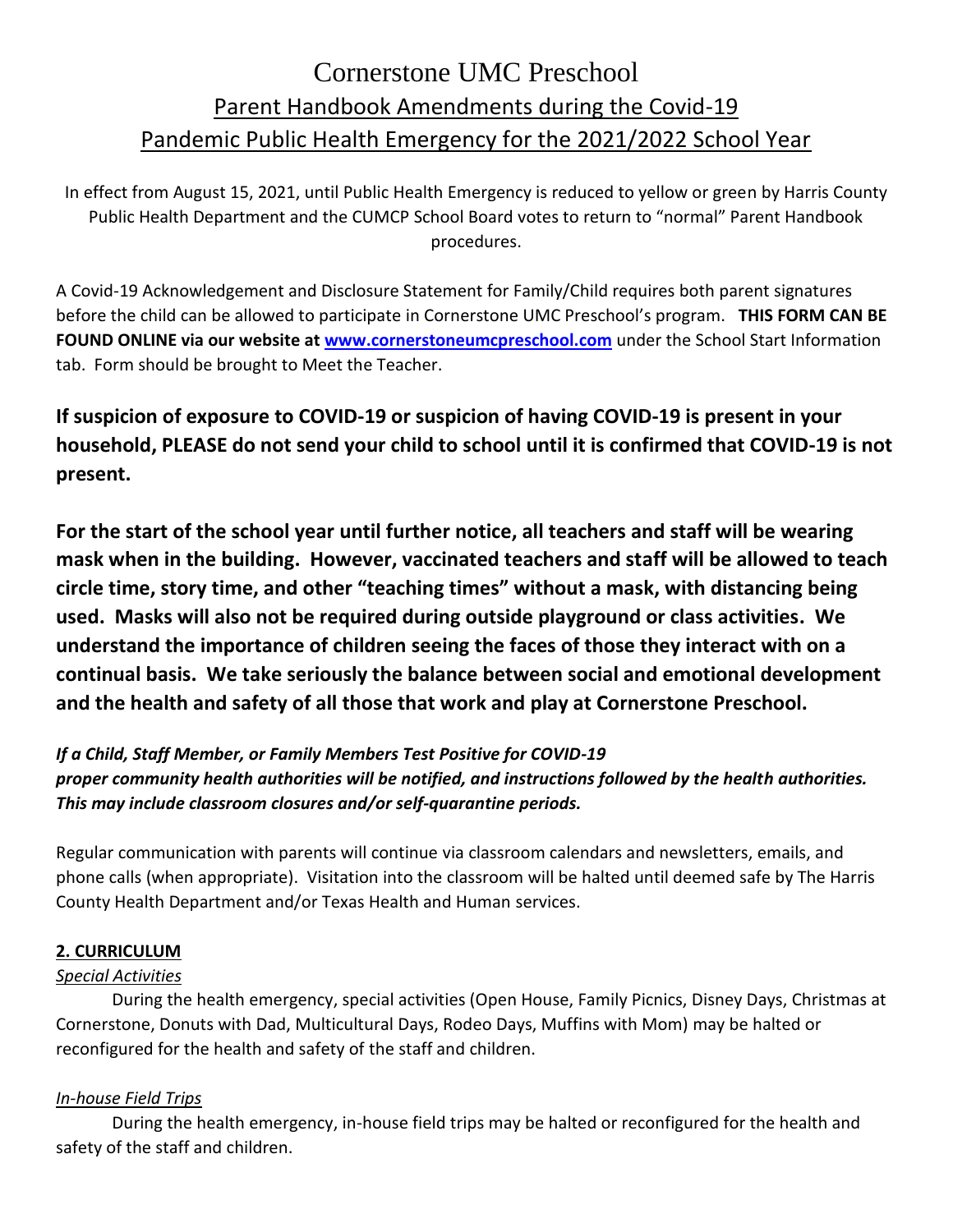#### **4. FAMILY PARTICIPATION**

During the health emergency, family participation inside classrooms will be halted. Family participation may be reconfigured when appropriate and available.

#### **5. PAPERWORK, POLICIES AND ROUTINES**

#### *School Records*

Each child may be subject to having their temperature taken multiple times during the school day.

#### *Health*

Children must be fever-free (below 100.4) without fever reducing medication for 72 hours.

Children must be symptom free for 72 hours from the below whether they are COVID related or not: dry cough shortness of breath chills loss of taste or smell sore throat muscle aches

continuous runny nose

Parents will be called to pick up their child if any of the above symptoms occur while the child is at school. The child will be separated from their class and kept in a healthy and safe place away from other children. The child MUST be picked up as soon as possible.

Hand sanitizing stations are available at all entrances used for Preschool use.

All children and staff members will use non-methanol hand sanitizer upon entry into the building, then will immediately wash their hands according to CDC recommendations upon entry to the classroom. CDC hand washing recommendations will continue to be followed throughout the Preschool day.

#### *Cell Phone Policy*

**NO CELL PHONES CAN BE IN USE DURING DROP OFF OR PICK UP. This policy will STRICTLY be enforced.**

#### *School Cancelation Policy*

CUMCP will continue to follow CFISD cancellations due to weather or unforeseeable circumstances. This includes COVID-19 related closures. Additional closures for the preschool will be assessed on an as needed basis for the health and safety of all staff, children, and families. Information concerning tuition and fees is in the *Tuition and Fees* section of this document below.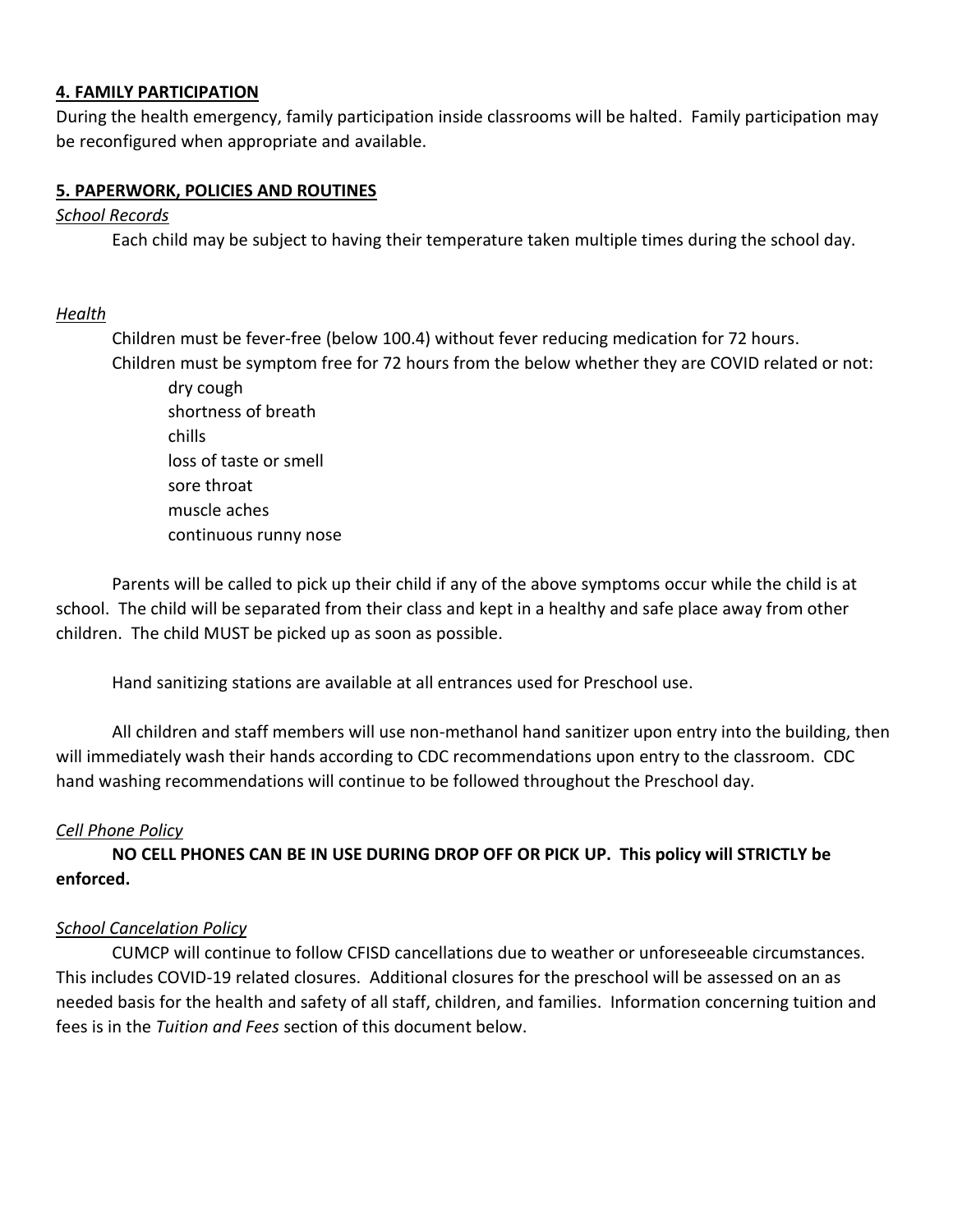## *Transmittable Illness*

IT IS ESSENTAL that parents/caregivers notify the school if a child or family member is suspected to have, has come in contact with someone that is suspected to have, or comes in contact with someone that has tested positive for COVID-19. This is in addition to the other illnesses listed in the 2021/2022 Parent Handbook. PLEASE DO NOT send a child to school if there is any suspicion of COVID or COVID exposure.

If any child or staff member tests positive for COVID-19 the following procedures will be followed:

- 1. Local health officials will be notified. CUMCP will follow all health official recommendations which may include self-quarantine, classroom closure or school closure.
- 2. All school parents will be notified. The identity of the infected person will be kept confidential.
- 3. All areas where the infected person had contact will undergo a deep disinfectant cleaning.
- 4. The classroom or school will stay open or reopen as directed by local health officials.

Any child or staff member who (a) is lab-confirmed to have COVID-19; (b) experiences the symptoms of COVID-19 (listed below), must stay at home throughout the infection period, and cannot return to school until the school screens the individual to determine that the below conditions have been met.

- In the case of an individual who was diagnosed with COVID-19, the individual may return to school when **all three** of the following criteria are met:
	- At least three days (72 hours) have passed since recovery (resolution of fever without the use of fever reducing medications);
	- The individual has improvement in symptoms (e.g., cough, shortness of breath, ...); and
	- At least 10 days have passed since symptoms first appeared.
- In the case of an individual who has symptoms that could be COVID-19 and who is not evaluated by a medical professional or tested for COVID-19, such individual is assumed to have COVID-19, and the individual may not return to school until the individual has completed the same three-step set of criteria listed above.
- If the individual has symptoms that could be COVID-19 and wants to return to school before completing the above stay at home period, the individual must either (a) obtain a medical professional's note clearing the individual for return based on an alternative diagnosis or (b) receive two separate confirmations, at least 24 hours apart, that they are free from COVID-19 via acute infection tests at an approved COVID-19 testing location.
- COVID-19 symptoms include but are not limited to:
	- fever of 100.4 Fahrenheit or higher dry cough nasal congestion runny nose shortness of breath chills loss of taste or smell sore throat muscle aches

Children who have known close contact (within 6 feet) with a person who is confirmed to have COVID-19, must quarantine away from CUMCP for a period of 10-14 days. The quarantined child should be monitored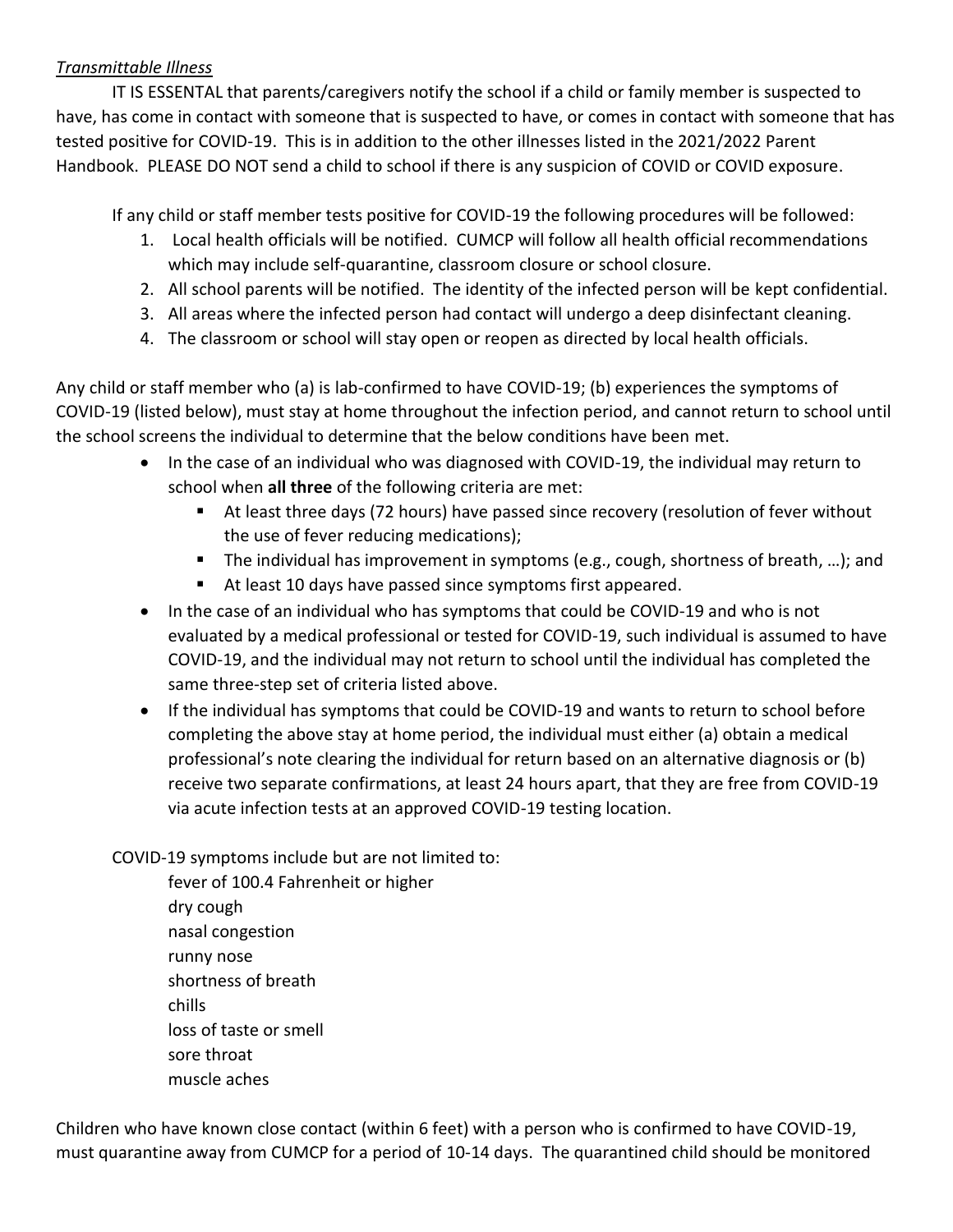for signs and symptoms of the COVID-19 illness and follow the criteria for returning if any signs or symptoms appear.

## *Pick-up and Drop-off Routines to be used until further notice.*

Masks are encouraged to be worn by all person's age 6 and above in the vehicle during drop off/pick up.

Parent/caregiver will be asked to remove the student(s) from the car and place children in the car at pick-up.

All children in the 3's, 4's, and LAL classes will be required to be dropped off and picked up using carline procedures. No walk up drop offs or pickups will be allowed during the time of Enhanced Health and Safety Procedures. In person drop-off and pick-up will be allowed when Harris County Public Health Department returns to yellow or green status and a policy change is approved by CUMCP School Board.

2's children can use the carline or be dropped off at the classroom door using the entrance in between the Preschool building and the gym. The parent/caregiver must wear a mask upon entry into the building. The parent/caregiver must exit the door in between the Preschool building and the gym immediately after dropping off the child. No parent/caregiver will be allowed inside the classroom.

18/24 month children must be dropped off at the classroom door using the Narthex/Sanctuary entrance. The parent/caregiver must wear a mask upon entry into the building. The parent/caregiver must exit the Narthex/Sanctuary entrance immediately after dropping off the child. No parent/caregiver will be allowed inside the classroom.

If a child needs to be dropped off late or picked up early, please notify the front office via phone, and the child can be taken from the car or brought to the car.

# **NO CHILD SHOULD BE DROPPED OFF AND ALLOWED TO WALK TO THE DOOR ON THEIR OWN**.

## **Late Pickup Guidelines**

If there is a need to pick up your child past 2:15 YOU MUST NOTIFY THE OFFICE asap. All children will be required to stay in the classroom until picked up to ensure the Health and Safety Procedures are being followed. If the office is NOT notified of an emergency situation that causes the child to be picked up late, a \$25 late fee will be charged after 2:15, with an additional \$10 charged for each 15 minutes after that. The late fee will be required to be paid before the next scheduled school day.

## *Snacks and Lunches*

Snacks must arrive in **UNOPENED** packages. **NO** homemade snacks will be served until further notice.

## 9. **TUITION AND FEES**

**If you choose to withdraw your child before this school year begins, we MUST have written notice via email to [pssec@cornerstoneumc.org](mailto:pssec@cornerstoneumc.org) no later than AUGUST 16, 2021. Your registration fee and supply fee are still nonrefundable fees as expenses to begin the school year began in April 2021. Your deposit, equal to one month's tuition, can be refunded if we are notified by August 16, 2021. If you wish to re-enroll at any time for the 2021/2022 school year, availability will be assessed first. If space is available another registration fee will be charged, and the tuition deposit will again be charged, with both becoming non-refundable non-transferable fees.**

If class/school is canceled or shutdown on or before the 8<sup>th</sup> of a month, and classes do not resume for that month, 50% of tuition will be charged and remote curriculum will be provided for the remainder of the month.